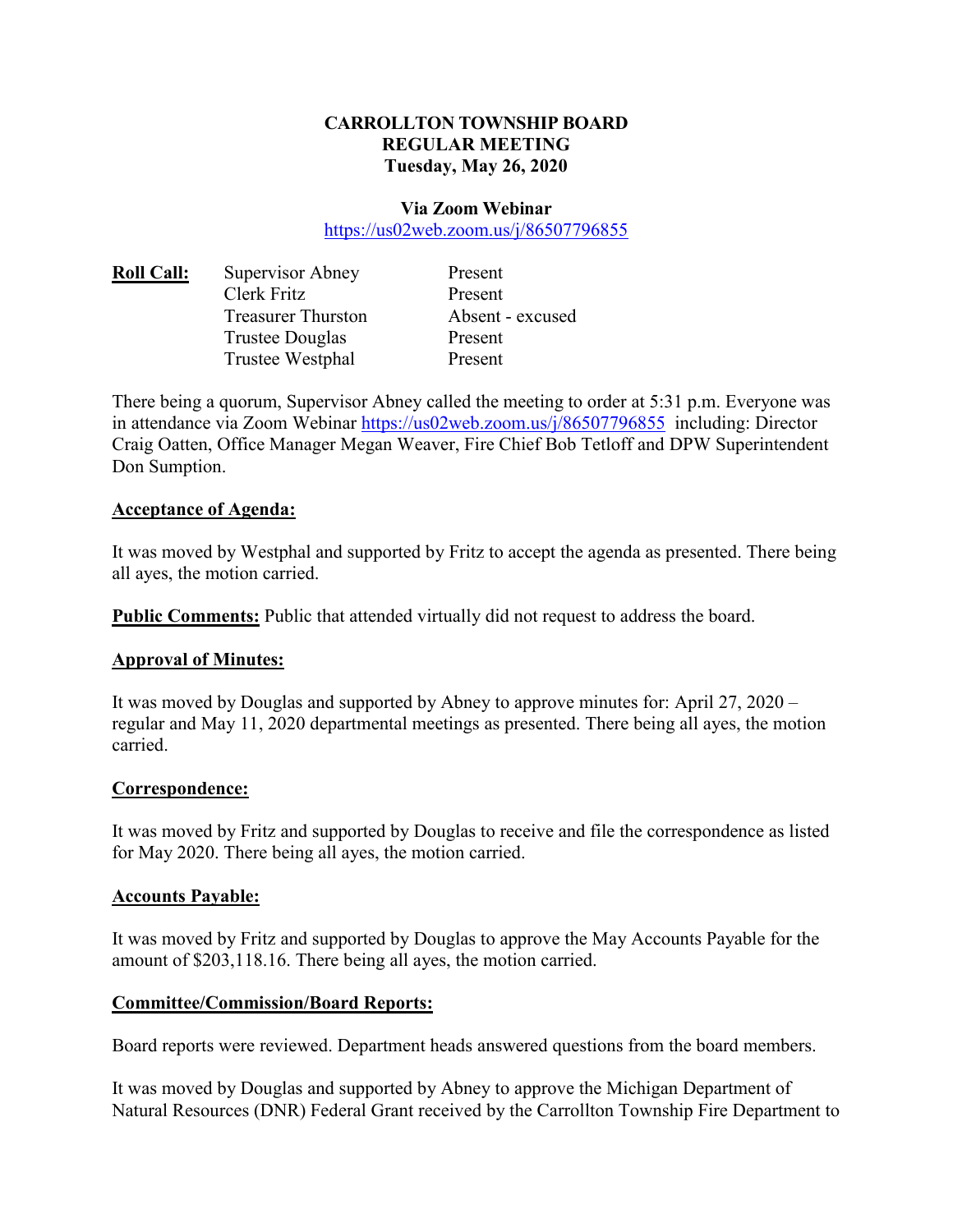purchase a foam system in the amount of \$1,550 with Carrollton matching 50% of the purchase (\$775). There being all ayes, the motion carried.

Oatten mentioned that Code Enforcement Officer Salazar had been very busy with code violations and follow-through.

Oatten stated that with the COVID-19 pandemic, there had been many requests for the police officers to participate in birthday/anniversary parades where family and friends drive past the house of someone's birthday/anniversary in order to comply with social distancing requirements. Oatten explained that his officers had been participating as long as they did not have a call for service at the time of the parade. Abney added that they had participated for his grandson's birthday and it was great "PR" for the Police Department! Weaver stated that she had received a request via the Facebook page for June 2 and would forward to Oatten.

Sumption stated that due to the massive flooding in Sanford and Midland (from heavy rains and the Edenville Dam breach) there was concern on the rising level of the Saginaw River. The Township's pump stations were handling it fairly well overall. He informed the board that the DPW had assisted the Saginaw County Drain Commission with pumping water out of the area of Carrollton Rd/Seaway Dr. There had also been water over the road on several streets including: Tyler, Hermansau, Vanguard, Bellenca and Boeing. Luckily the water seems to be receding quickly. Oatten added that this round of flooding was different than the flood of 1986 because the Tittabawassee River passed the flood stage by several feet; however, the Saginaw River was not overcome. He felt that the strength of the railroad grade on Carrollton Rd. was what saved those area residents from flooding. Discussion followed.

Sumption noted that he spotted a couple of residents cleaning up the Township. Chuck Pappas cleaned up Hanchett Park and Ray McKay and his son were seen cleaning up the ditch on Mapleridge. Abney asked Weaver to send thank-you letters to those residents.

## **Pending Business:**

Oatten stated that he had emailed back the lease consultant for American Tower in reference to the cell tower lease proposal they had submitted last month. He had not heard back from them yet and would bring more information to the board as it was available.

## **New Business:**

Oatten stated that he had been approached by a restaurant owner about opening up outdoor service during the COVID-19 pandemic. Oatten checked with the zoning administrator and there was nothing in the Township's ordinance that prohibits outdoor service. Discussion followed. It was moved by Douglas and supported by Abney to support the concept of allowing local bars/restaurants to have outdoor seating for patrons as long as the COVID-19 social distancing guidelines are in place and the request is submitted to Oatten for approval on a per case basis. There being all ayes, the motion carried. Oatten noted that Michigan Liquor Control Commission would also be involved in the approval of a requesting business.

Weaver reviewed the State of Michigan's Revenue Sharing estimates as of May 15, 2020 and the potential effect on the Township's General Fund. With so much uncertainty during the COVID-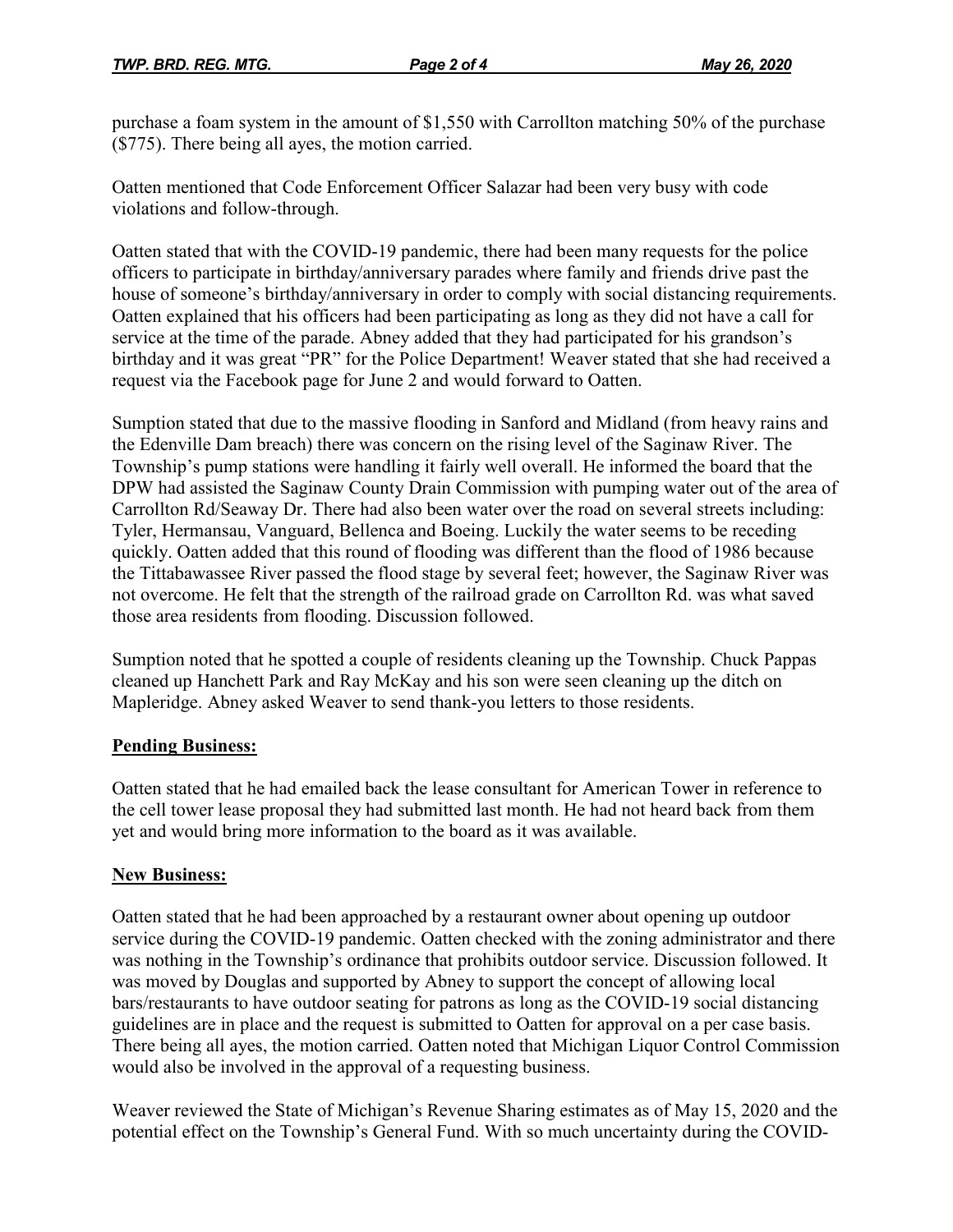19 pandemic and how the economy will bounce back once things open up, she was hopeful that the lower revenue sharing estimates would not hold true. Discussion followed.

It was board consensus to have Oatten contact Spicer Group to schedule the Master Plan Public Hearing in August with hopes that the Stay At Home Executive Order will be lifted and the public can attend in person.

**Public Comments:** Public that attended virtually did not request to address the board.

Douglas had received questions from a resident via email prior to the meeting that he submitted for public comment:

- 1) With the parking ordinance that was put into effect last year for the Skyhaven Subdivision and residents being allowed to add parking spaces between the sidewalk and road without a permit, can the timeline be extended due to COVID-19 and it being difficult to contract someone to install the parking space?
- 2) What is the status of the storm drainage system in Skyhaven Subdivision as residents are experiencing backups in their basements?

It was board consensus to have Oatten respond to the resident after looking into the timeline for the parking space installation permit. Also, to inform them of the proposed special assessment district solution in Skyhaven Subdivision for future work on the sewer system in that area.

## **Director Comments/Updates:**

Oatten informed the board that area police departments had been approached by a testing facility offering COVID-19 antibody testing. Both he and one of his officers had the test and they were both negative.

Oatten stated that he and the department heads continue to monitor the COVID-19 Executive Orders and the DPW and Police departments are working at full-staff with social distancing guidelines in place. Weaver stated that her staff continues to work on a weekly rotation with one staff member in the office and three (including herself) working remotely from home. While the current Stay-At-Home Order is in effect until June 12, she would be meeting with the cleaning company the following week in hopes of getting a thorough sanitization of the office before we open back up to the public. Oatten stated that the front office staff was ready to return to work.

## **Board Comments:**

Fritz commented that things were starting to ramp up for the August 4 Primary Election which will require his deputy to work in-office instead of remotely. Weaver agreed and also commented that July property tax collection preparation would be starting soon as well that would require in-office work.

Westphal asked if both the Recreation Committee and Neighborhood Watch meetings scheduled for June should be held virtually. Discussion followed. It was board consensus to wait as the COVID-19 restrictions would hopefully be lifted soon.

Douglas thanked Oatten for the email updates during the horrible flooding.